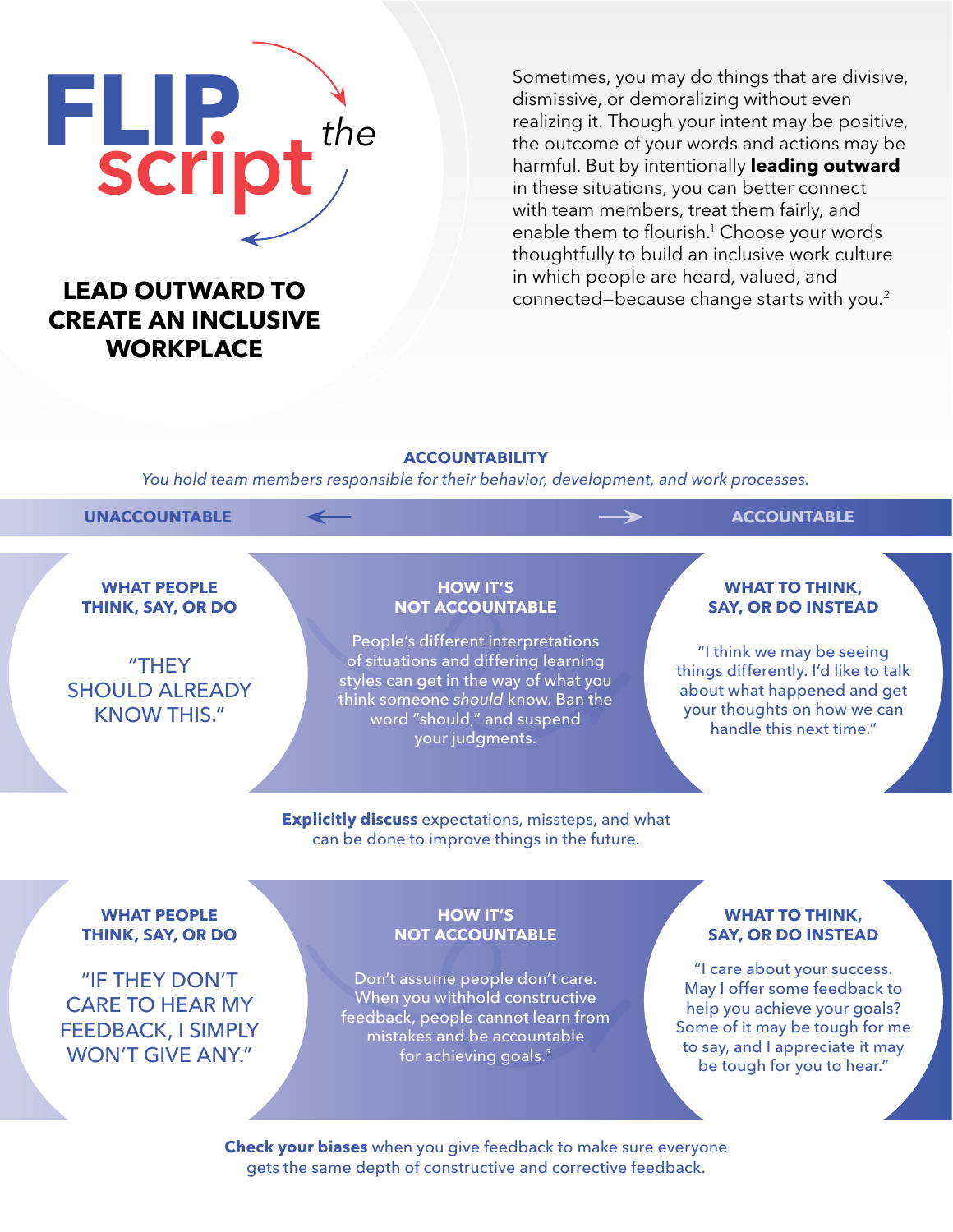### **WHAT PEOPLE THINK, SAY, OR DO**

"I ALREADY TOLD THEM TO TAKE CARE OF IT. THEY JUST NEED TO FIGURE IT OUT."

### **HOW IT'S NOT ACCOUNTABLE**

Beware of the "I said… now you do" trap—expecting instant understanding of your requests, priorities, rationales, or expected outcomes simply through your words. As the saying goes, "*Great leaders don't just tell you how it's done; they show you.*"

### **WHAT TO THINK, SAY, OR DO INSTEAD**

"I recognize we have had this conversation before. Help me understand the challenges you are facing. Let's set some specific goals and a concrete plan to follow up by date."

Demonstrate **accountability** by modeling how to learn, set goals, and collaborate effectively.

### **OWNERSHIP**

*You guide team members to solve their own problems and make their own decisions.*

### **DISMANTLING OWNERSHIP**  $\leftarrow$  **ENABLING OWNERSHIP**

### **WHAT PEOPLE THINK, SAY, OR DO**

"THIS ISN'T ABOUT YOU. JUST DO WHAT I SAID."

### **HOW IT LACKS OWNERSHIP**

Employees need to feel their voices are heard, even if their ideas are not ultimately enacted.4 Don't dismiss employees' ideas or solutions as unimportant or valueless because you think they are not aligned with your priorities or are self-promoting.

### **WHAT TO THINK, SAY, OR DO INSTEAD**

"I appreciate that not having more control over this project can be frustrating. Can you help me better understand what is going well already and where you may need extra support?"

**Show authentic appreciation** and ask supportive questions to help team members have ownership of their roles.

### **WHAT PEOPLE THINK, SAY, OR DO**

"I AM HAVING A HARD TIME FULLY TRUSTING MY TEAM… THIS PROJECT IS TOO IMPORTANT."

### **HOW IT LACKS OWNERSHIP**

Building trust is an ongoing process that requires involving your team members in decision-making.<sup>5</sup> Create clear processes for how and when employees can contribute and grow their influence.

### **WHAT TO THINK, SAY, OR DO INSTEAD**

"For this project, I have some non-negotiables (e.g., guiding principles and expectations). Within that framework, how can we work together as a team?"

Help employees to take **ownership** by defining your expectations and outlining ways to approach and communicate missteps.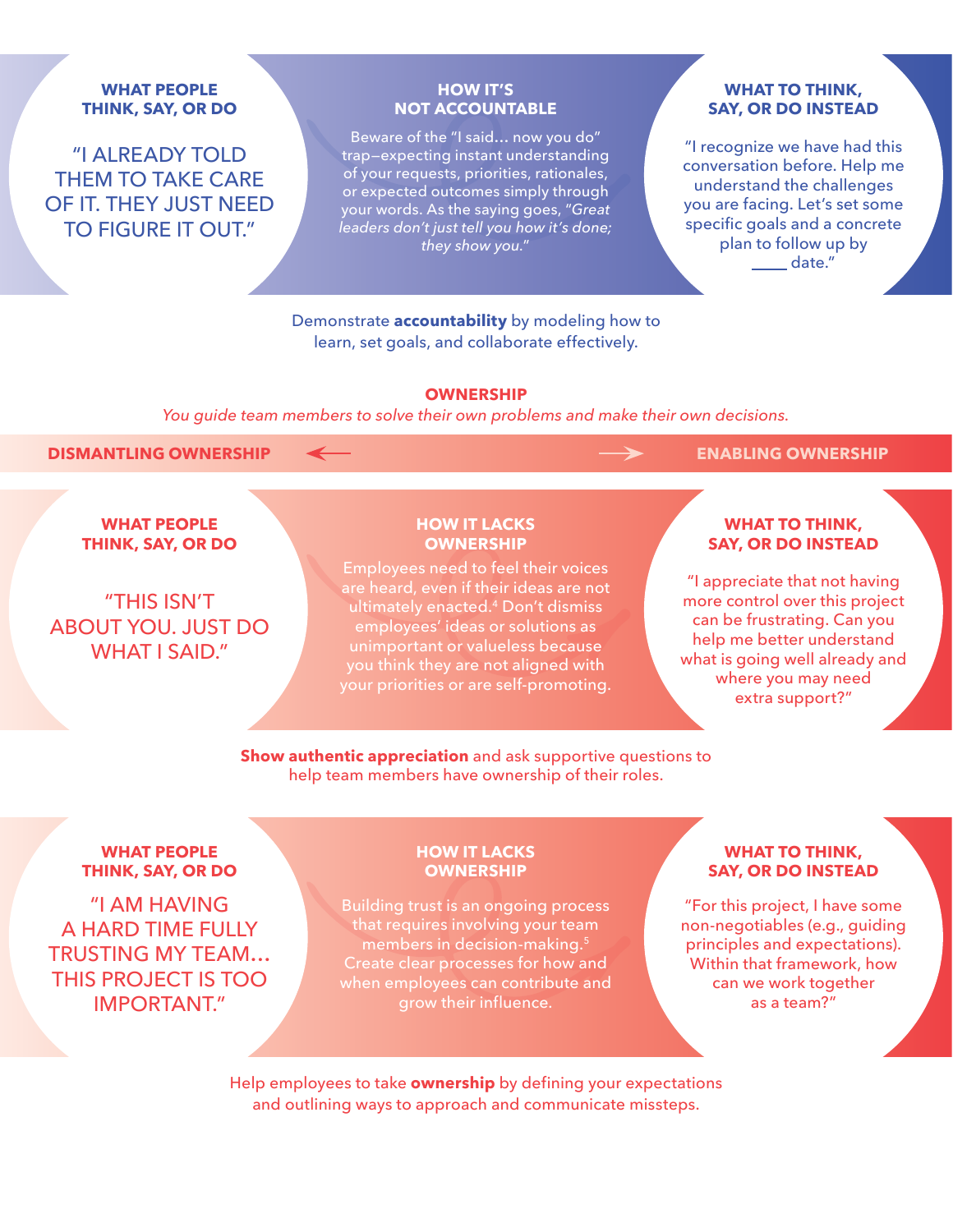**WHAT PEOPLE THINK, SAY, OR DO**

## "NEVER MIND; I'LL JUST DO IT."

### **HOW IT LACKS OWNERSHIP**

This conveys that you don't value your employee's contributions or believe in their ability to deliver, which can be demoralizing.

### **WHAT TO THINK, SAY, OR DO INSTEAD**

"What do you need to successfully deliver this on time? How do you best like to receive feedback? What do you think is working well here, and what do you need help with?"

**Consider** that your employee's way of solving a problem or taking action could be just as effective, or more effective, than your way.

**ALLYSHIP** *You actively support people from underrepresented groups.*

**NOT ALLYSHIP**  $\leftarrow$  **ALLYSHIP** 

**WHAT PEOPLE THINK, SAY, OR DO**

"I HAD A WOMAN MANAGER WHO WAS GREAT."

**HOW IT'S NOT ALLYSHIP**

"Think leader, think male" stereotypes are still pervasive.<sup>6</sup> Specifying or qualifying a manager as a woman reinforces this bias.

### **WHAT TO THINK, SAY, OR DO INSTEAD**

"I am grateful to have had opportunities to work with people who don't look like me, but I can do more to support those in nondominant groups."

Practice **allyship** by learning more about gender stereotypes that confine our options for "acceptable" behavior.

### **WHAT PEOPLE THINK, SAY, OR DO**

 "I DON'T HAVE A RACIST BONE IN MY BODY."

### **HOW IT'S NOT ALLYSHIP**

This denial shuts down candid conversation and says that you are unwilling to explore your potential blind spots. $7$  It also ignores the ways that unconscious bias affects us all, regardless of intent.<sup>8</sup>

**Be open** to hearing how your words or ideas might be hurtful in ways you didn't intend.

### **WHAT TO THINK, SAY, OR DO INSTEAD**

"I strive to be inclusive and unbiased, but as a human I have blind spots. I welcome feedback about the things I may not see about myself and others so I can continue learning."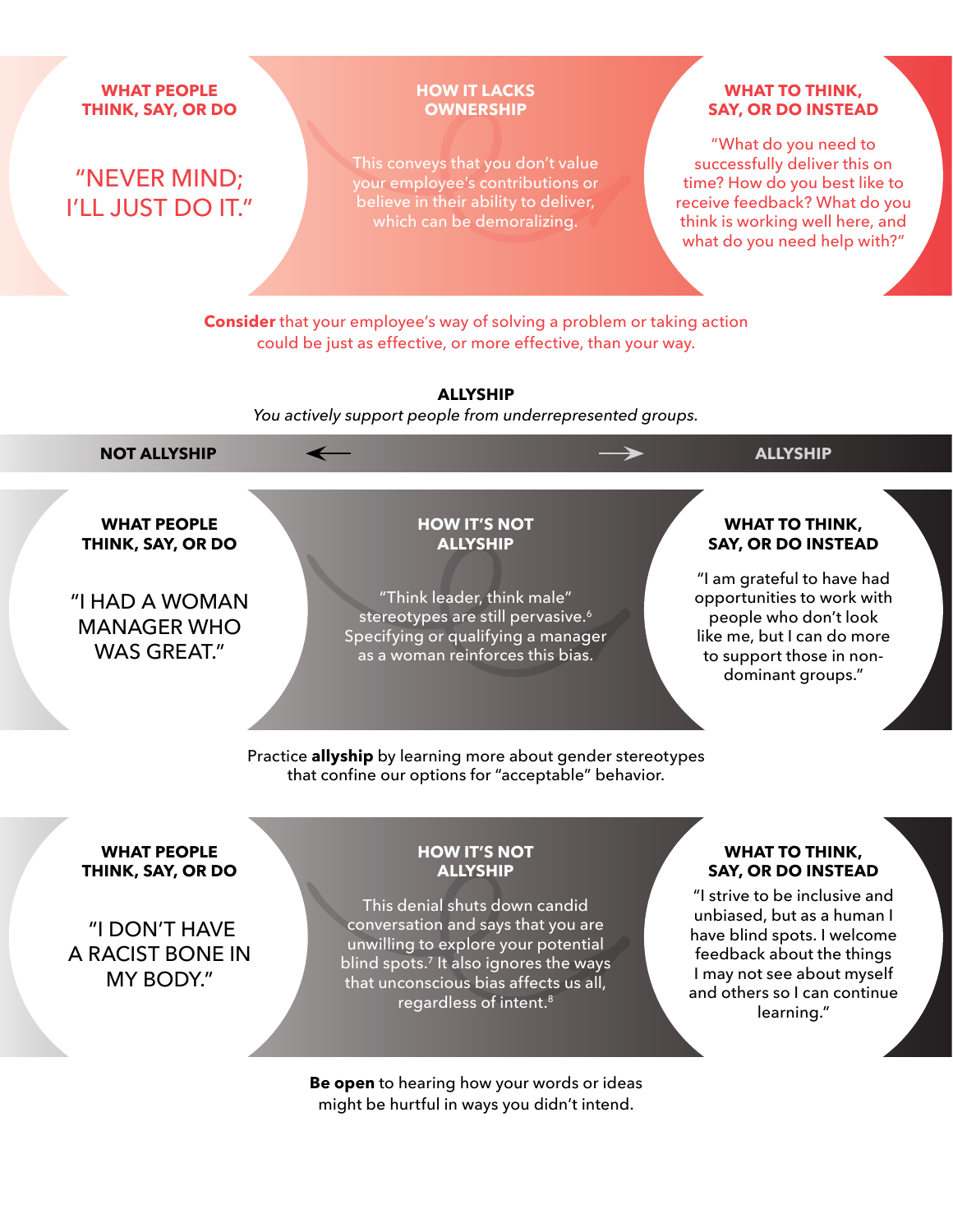### **WHAT PEOPLE THINK, SAY, OR DO**

### "THAT CANDIDATE IS NOT THE RIGHT 'FIT.'"

### **HOW IT'S NOT ALLYSHIP**

People tend to like others who are familiar and similar to themselves,<sup>9</sup> and we often define those who "fit" as those who reflect our own image.<sup>10</sup> In addition, the unconscious association of leadership behaviors with characteristics attributed to men can make it harder for others to be seen as "fitting"11 and block their access to opportunities.

### Participate in **unconscious bias training** for yourself and your team.

### **WHAT TO THINK, SAY, OR DO INSTEAD**

"Although this person doesn't fit the mold of what I am used to, let's talk about how we could leverage their differences as an added value to our team."

### **OWN YOUR INFLUENCE**

**Acknowledge** that as a leader, you are a role model. Create constructive processes to hold employees accountable, guide them in making their own decisions, and support their success equitably.

### **OWN YOUR IMPACT**

**Hold yourself accountable** for the impact of your attitudes, thoughts, and actions. When you make missteps, apologize and let team members know how you will act differently next time.

### **TRUST YOUR TEAM**

**Involve employees** in decisionmaking to enable them to feel influential in their roles. Displaying trust in this way is a hallmark of inclusion, which can foster engagement.12